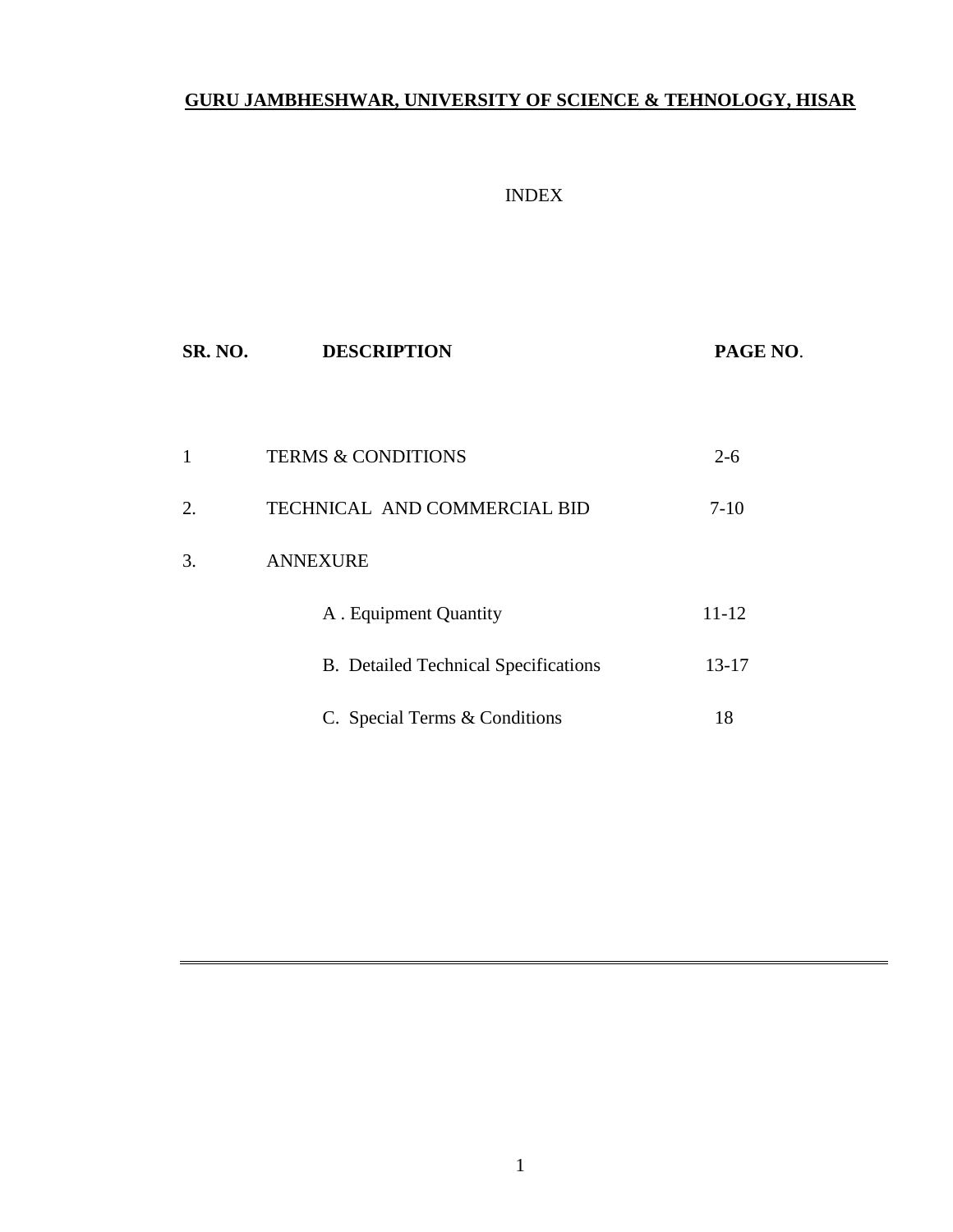## **GURU JAMBHESHWAR UNIVERSITY OF SCIENCE & TECHNOLOGY, HISAR-125001 Tender For Supply and Installation of IP Based Campus Surveillance System**

To

--------------------------

-------------------------- **Subject: Invitation for tender for supply and installation of IP based campus surveillance system .**

Dear Sir (s),

You are invited to submit your most competitive tender for the following equipment (s) with the following terms and conditions:-

# A. **SCHEDULE OF EVENTS :-**

| 1. | TENDER NO.*                                              | $\mathbb{R}^2$                 | N/W Cell / 2016 /SURV |
|----|----------------------------------------------------------|--------------------------------|-----------------------|
| 2. | <b>TENDER FLOATING DATE</b>                              | $\sim$ 11 $\sim$               | 25.10.2016            |
| 3. | TENDER SUBMISSION CLOSING DATE & TIME::                  |                                | 15.11.2016 (3:00 PM)  |
| 4. | TENDER OPENING DATE & TIME                               | $\sim 10^{11}$ km $^{-1}$      | 15.11.2016 (3:30 PM)  |
| 5. | VENUE FOR TENDER SUBMISSION & OPENING::                  |                                | Room No. 112 TB-6     |
| 6. | PRE-BID CONFERENCE(IF ANY)                               | <b>Contract Contract State</b> | N <sub>0</sub>        |
|    | DATE, TIME AND VENUE                                     |                                | NA                    |
|    | TENDER DOCUMENT COST                                     | <b>Contract Contract State</b> | Rs. 300-00            |
|    | * Tender number must be mentioned in all correspondence. |                                |                       |

# B. **BRIEF DISCRIPTIONOF TENDER DOCUMENT** :-

This tender document consist of four parts namely :

- i) Brief description of the equipment name ;
- ii) Technical data sheet( technical specifications of the equipment) ;
- iii) General standard Terms and conditions ; and
- iv) Special Terms and conditions (If any).

# 1. **Brief description of the equipment(s)** :-

It mentions the name of the equipment required and its quantity. The quantity is subject to increase and decrease, at the discretion of the indenter. *(ANNEXURE-A)*

# 2. **Technical data sheet( technical specifications of the equipment)** :-

It contains the technical details / specification of the equipment. It should be submitted in a separate sealed envelope marked as "Technical Bid". Bids having deviation in technical specification will be declared as "technically nonresponsive " and it will not be considered for commercial evaluation . *(ANNEXURE-B)*

# 3.**Commercial Data Sheet(Price / Commercial Bid) :-**

**This format deals with the commercial aspect of the tender. The bidder should quote the basic/ex-works rate of goods and other over head charges only in this format .**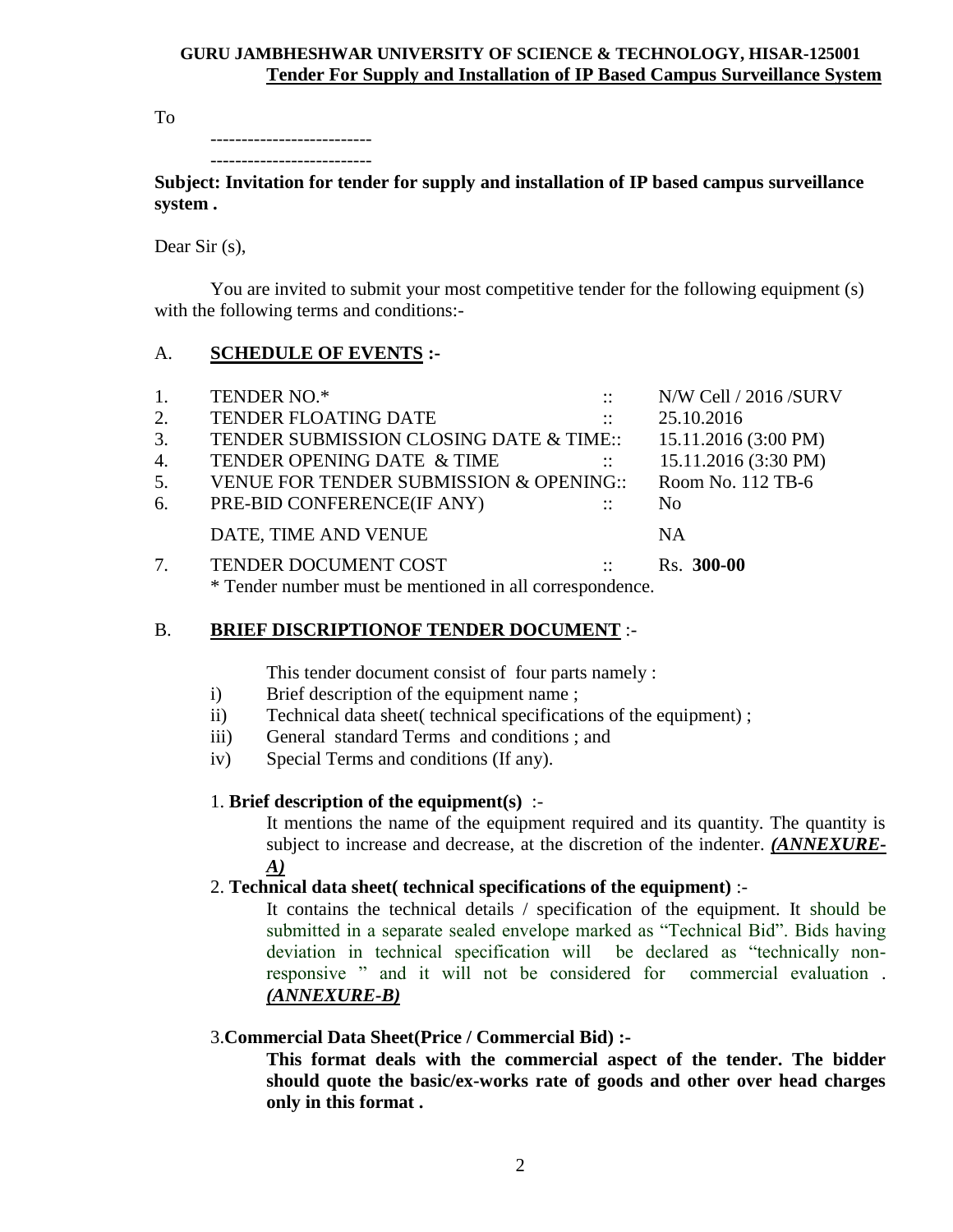# 4. **General / standard Terms and conditions** (Part D):-

This portion contains the general/standard terms and conditions of the tender and its compliance is essential, failing which the contract may be cancelled and bidder may be liable for penal action against it.

# 5. **Special Terms and conditions :-** *(ANNEXURE-C)*

It contains special terms and condition which may be in addition to / in supersession of the referred "**General / Standard Terms and conditions" and its compliance is also compulsory in the same manner, as in the case of the General / Standard Terms and conditions.**

# **C. EQUIPMENT DETAILS** :

- i) Brief description of the equipment name :- **Sr. No**. **Name of Equipment(s)** Quantity Required
	- 1. IP based campus surveillance Items See Annexure-A

# ii) **Technical data sheet ( Technical specifications of the equipment)** :-

| Sr.<br>No. | <b>Description of the Equipment (s)</b>                           | <b>Technical Specifications</b> |
|------------|-------------------------------------------------------------------|---------------------------------|
|            | Supply and Installation of IP based Campus<br>Surveillance System | ANNEXURE-B                      |

# D. **GENERAL/ STANDARD TERMS AND CONDITIONS OF THE TENDER** :-

## 1 **TWO ENVELOPE BID** :-

 **The tender is to be submitted on two envelope bid pattern i.e. "Technical bid" and "Price/commercial bid" in separately sealed envelopes.** Both of these envelopes should be put in and sealed in another envelope addressed to In charge, Networking Cell, Guru Jambheshwar University of Science & Technology, Hisar-125001 (Haryana), India and super-scribed in bold as "**Tender for supply & installation of IP Based Campus Surveillance System".**

The "Technical bid" should mention only the technical details of the item/equipment. Price per unit be mentioned only in the "**Price/commercial bid format**". Bid will be rejected if it is not submitted in above format

# 2. **BID SIGNING** :-

The Tender must be signed by authorized signatory of the bidding firm/company on each page, along with seal of the firm/company, as the case may be

## 3. **Conditional Bid** :-

Conditional Bid is not acceptable. Hence, the supplier is advised neither to alter the specifications nor to mention anything on the Tender form, except cost, signature with seal, otherwise his Tender will not be considered. Supplier should also not submit multiple option bid in terms of rates and model.

## 4. **Delivery Destination**:-

The Tender should be quoted as FOR GJUS&T, Hisar.

5. **Delivery Acceptance** :-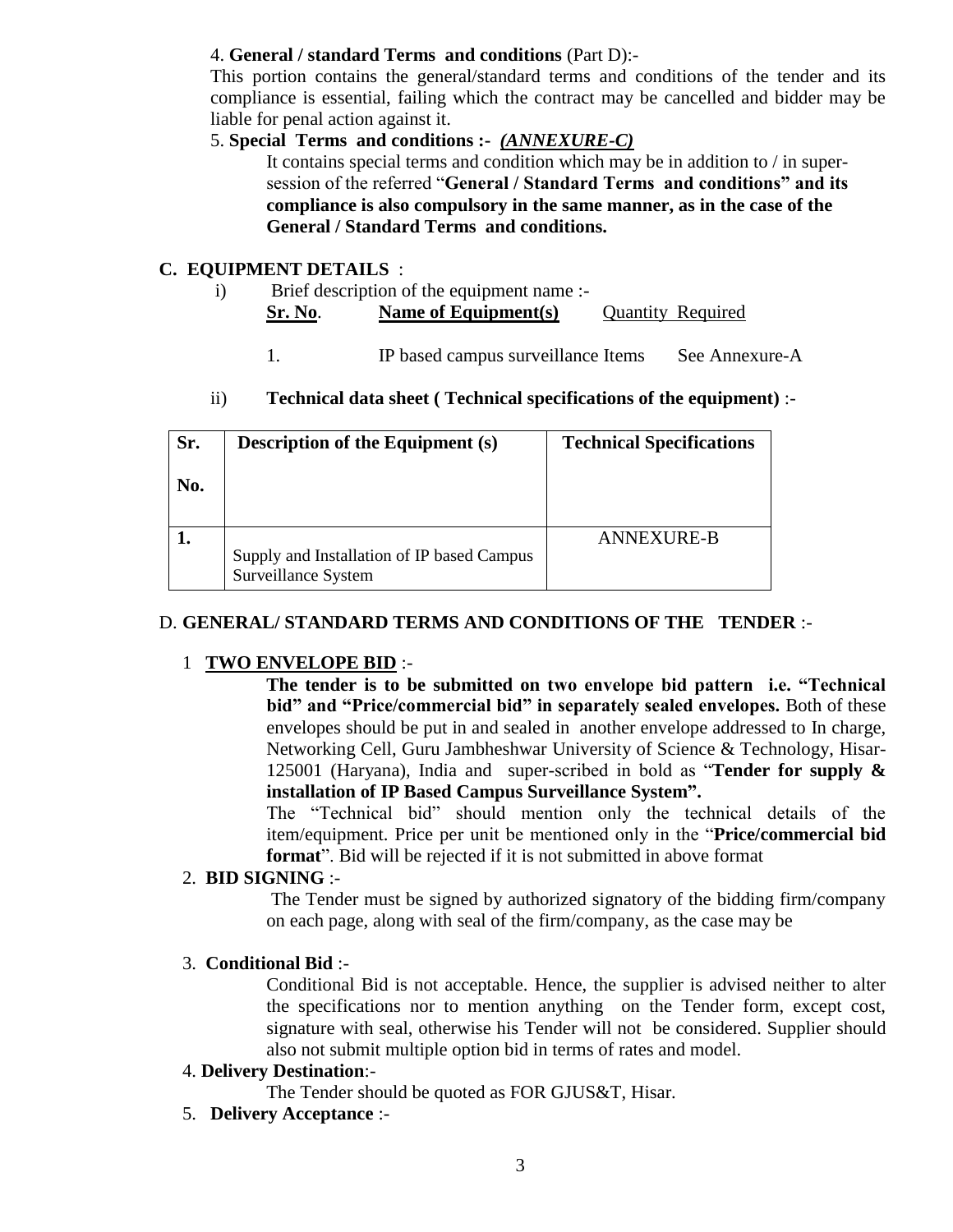The delivery of the material will be handed over to the authorized official of the concerned indenting department/office, However, the goods will be deemed to accepted subject to the approval of the inspection committee of GJUS&T. In case of rejection of the consignment, the supplier should immediately remove the consignment from the university premises failing which it will remain there at the risk and responsibility of the supplier and university will not be responsible for any kind of liability in this regard.

## 6. **Delivery Period** :-

Firm shall complete the job within 45 days of placement of purchase order. They shall be liable of penalty  $@0.5$  % per week for delay in this regard. In case job is not completed within 45 days then university will cancel the order without paying any amount and the firm will be blacklisted for any future dealing with the university.

## 7. **Delivery Period Extension**:-

The supply order(s) shall be executed within the time specified in this regard. However, in case of Force Majeure / reasons beyond control of the supplier, he may make a written request to the Vice-Chancellor for grant of extension for delivery period. The written request in this regard should clearly spelling out such reasons .

The Vice-Chancellor, if he is satisfied of such reasons and further that the requested extension will not be detrimental to the interests of the university, may grant extension for a reasonable period for delivery of the goods. The supplier would be required to indemnify the university against any loss on account of downfall of the price during the extended period. However the extension in delivery period will not be treated as a matter of right.

## 8. **Penalty for delayed supply** :-

In the event of the delayed supply, if accepted, there will be a penalty  $@$  0.5% per week of total cost of the purchase order. The supply will be deemed to be complete on the day when 100 % supply is handed over to the indenter( in case of supply in installments) and its installation is done.

## 9. **EMD forfeiture**:-

EMD will be released on successful inspection of complete network. In case of the contractor backs out the supply, the earnest money deposited by him shall be forfeited. Apart from it, he will be liable for any other action against him, as may be considered necessary by the Vice-Chancellor.

## **10. Rejection of incomplete tenders**;\_

Incomplete Tender such as unsigned Tender, late submitted Tender, conditional Tender, not confirming to the eligibility criteria and Technical specification or with any vague term such as 'Extra as applicable', will be considered as rejected.

## **11. Quantity Variation** :-

The quantity shall be subject to increase or decrease as the case may be.

## **12. Manual/literatur**e:-

The detailed literature/catalogue of the quoted instrument and its accessories should also be attached with the tender. The specifications claimed by the firm should be clearly mentioned in the literature/catalogue also. Its manual should also be supplied with the equipment.

## **13. Taxation**:-

Taxes/Excise duty/Custom duty etc. should be quoted independent of the exworks price of the item and it will be paid as applicable under Government rules, if so quoted by the Supplier in the tender, subject to the certificate in the bill of costs as follows. However, wherever exemption from duty (excise/custom duty) is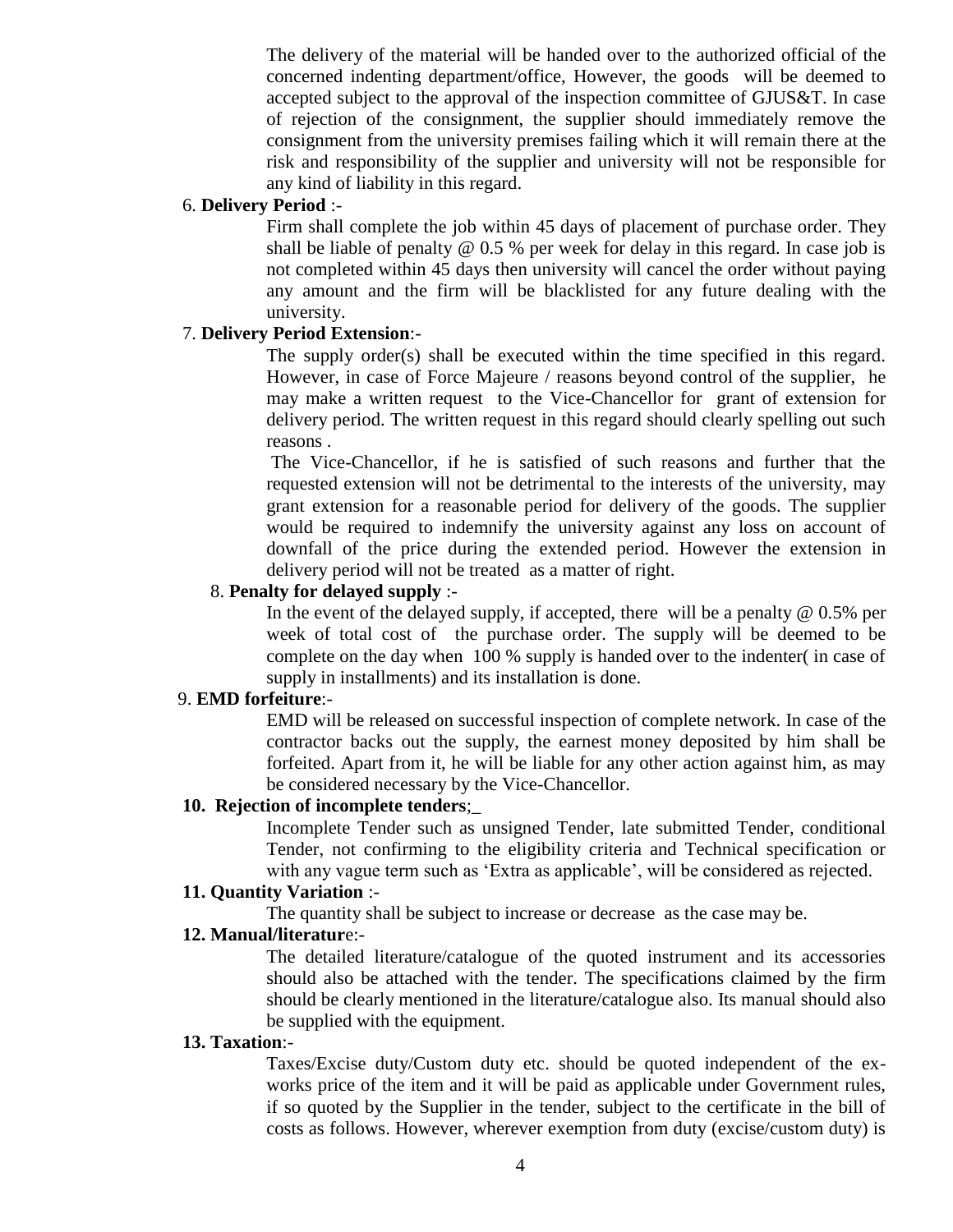applicable, the university will provide the exemption certificate, along with supply/purchase order itself.

"Certified that the taxes/duties charged in this bill is leviable under Government Rules".In case of imported goods the custom clearance is to be arranged by the supplier at his own. Charges, if any, in this regard, however, need to be mentioned accordingly in the quote itself. University will provide necessary documents for this purpose. In case the quote is silent with regard to taxation and clearance charges etc, no such charges will be paid by the university.

## 14 . **Right to Bid rejection** :-

The University reserves the right to reject any or all offers without assigning any reason.

## **15. Packaging of Consignment** :-

The material should be packed in a strong case so as to avoid any damage, theft or pilferage in the transit, in which case the responsibility shall be that of the supplier.

## **16. Warranty** :-

The warranty should be 36 months from the date of installation of the IP based Campus Surveillance System including UPS and its batteries.

## **17. Performance Warranty** :-

Firm will have to submit performance Bank Guarantee of 10 % amount of total cost for a period of 5 years (3 years of warranty and 2 years of AMC). University can claim this amount in case firm do not provide satisfactory services during warranty period.

In case of imported goods requiring opening of LC or advance copy of the draft, the bank guarantee on account of performance warranty, having validity for warranty period plus 4 months, should be submitted before issuance of the purchase order by the indenter. If required, its validity will be got suitably extended by the supplier before release of his EMD.

#### **18. Payment** :-

The payment will be made after inspection by university, which will be carried out within one month of completion of the work.

## **19. Currency**:-

The rates be quoted in Indian Currency( $I \, N \, R$ ).

## **20. Earnest Money Deposit(EMD)** :-

The earnest money of the amount , as per the slab given below, in the form of bank draft payable at Hisar and drawn in favor of the Registrar, Guru Jambheshwar University of Sc. & Tech. Hisar or a irrevocable bank guarantee, will be required to be remitted with the tenders. **EMD should be enclosed with Price bid and the same should be indicated in the Technical bid also.**

## **21.Arbitration :**

In case of any dispute both the parties will be bounded by the decision of the Vice-Chancellor, GJUS&T, Hisar , as the arbitrato**r.**

**22.Jurisdiction** :- All disputes shall be subject to Hisar jurisdiction.

#### **23**. **EMD Slab** :-

| Sr. No. | <b>Contract Value</b>        | <b>Earnest Money</b>  |  |  |
|---------|------------------------------|-----------------------|--|--|
|         | Rs. $200001/-$ to $300000/-$ | $\text{Rs.} 10000/-$  |  |  |
|         | Rs. 300001 to 500000/-       | $\text{Rs. } 20000/-$ |  |  |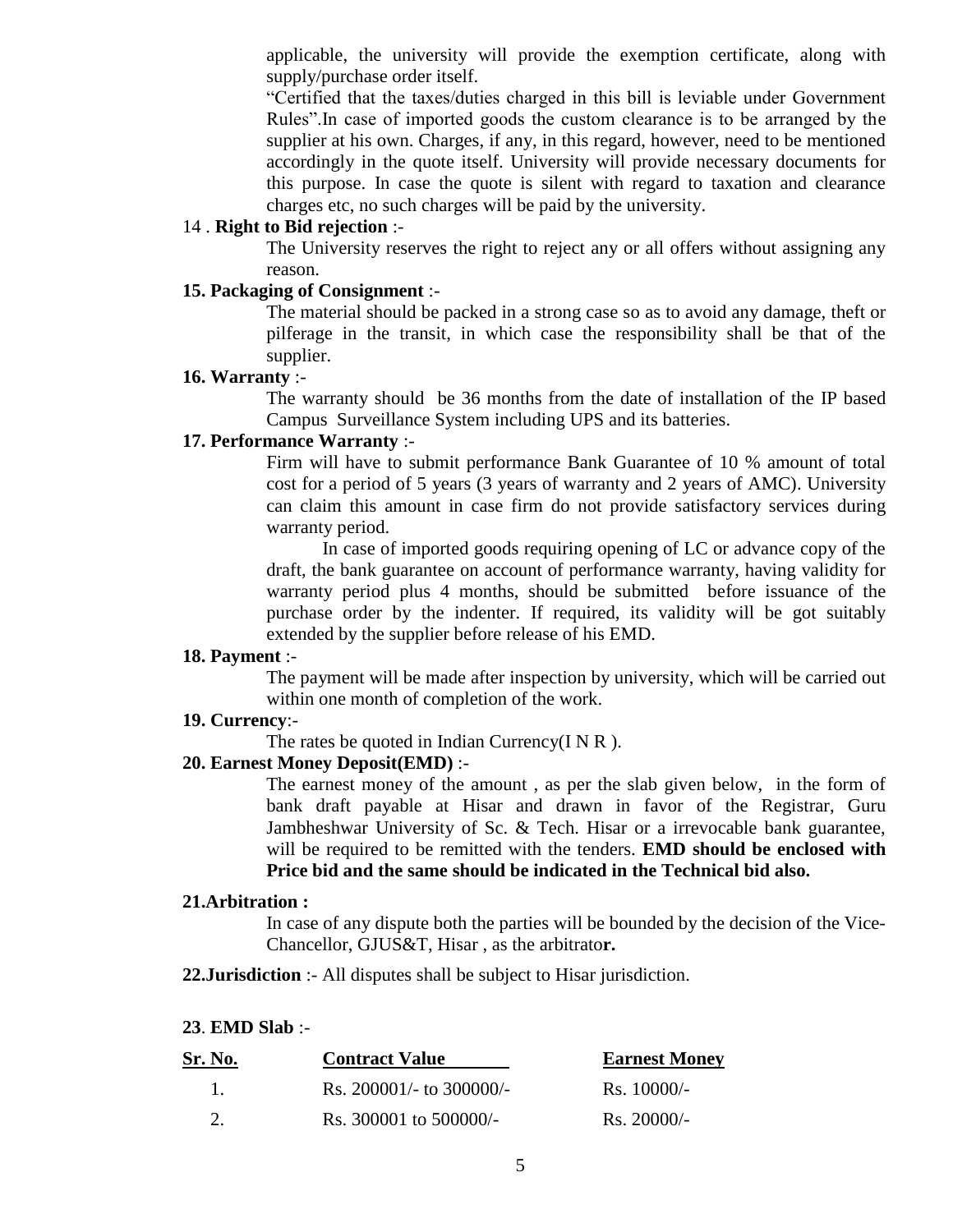| 3. | Rs. 500001 to 1000000/-  | $\text{Rs. } 40000/-$ |
|----|--------------------------|-----------------------|
| 4. | Rs. 1000001 to 2000000/- | $\text{Rs. } 70000/-$ |
| 5. | Above Rs. 20,00,000/-    | $\text{Rs.} 100000/-$ |

The terms & conditions of tender have been read and I/We certify that I/We clearly understand the same and undertake for its compliance

Place :--------

Date:---------- Signature of authorized representative of the bidding firm/company with seal. (Affix Rubber Stamp of the firm)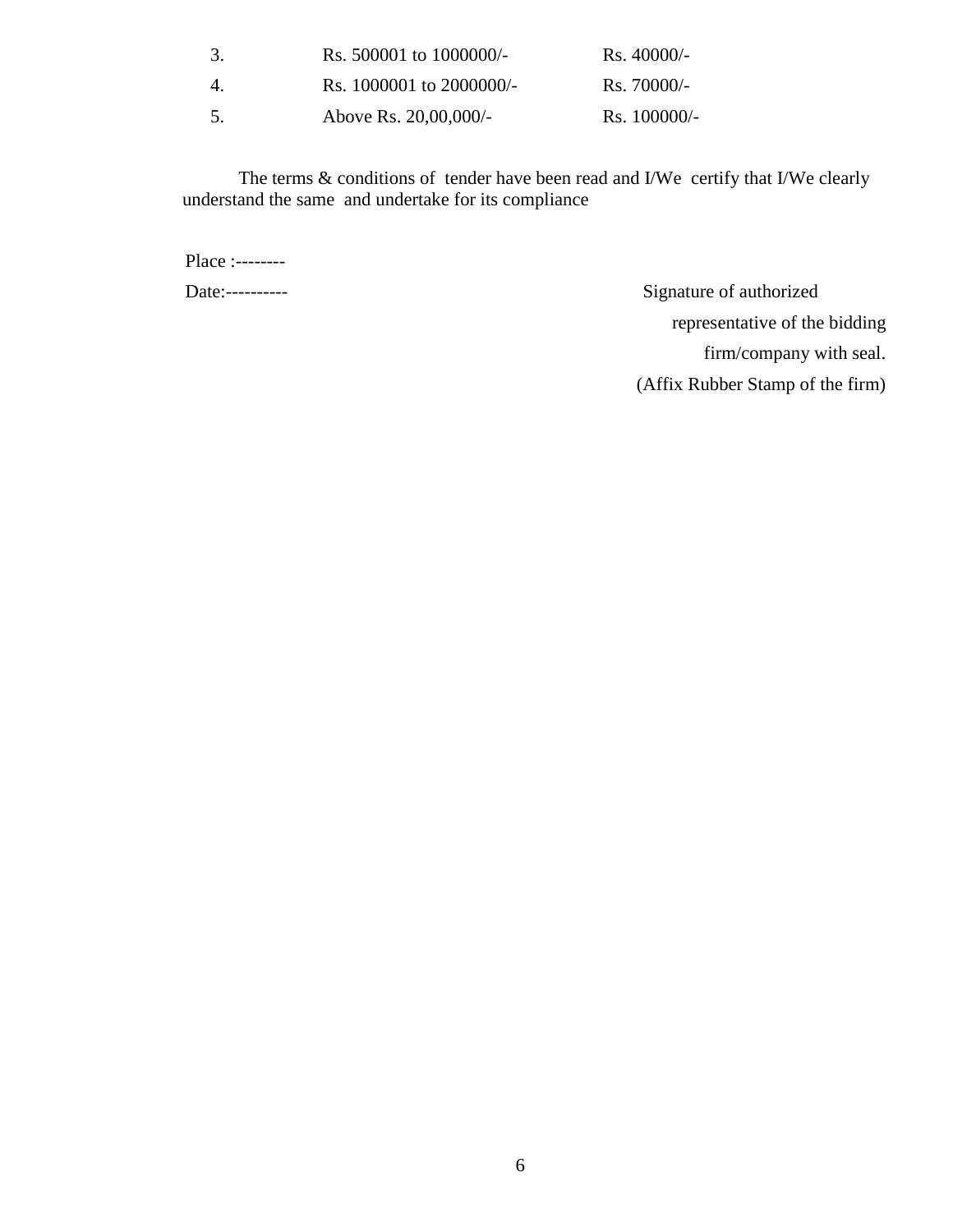# GURU JAMBHESHWAR UNIVERSITY OF SCIENCE & TECHNOLOGY HISAR

# (Technical Bid) Set-I

TENDER NO & DATE :  $\frac{1}{2}$  Name of Firm  $\frac{1}{2}$ 

| Name of Firm |  |
|--------------|--|
|--------------|--|

| <b>S. No.</b> | <b>Description of item</b>                                                                            | Qty            | <b>Make</b> | <b>Model</b> |
|---------------|-------------------------------------------------------------------------------------------------------|----------------|-------------|--------------|
| 1.            | <b>Fixed Lens Bullet Camera</b>                                                                       | 64             |             |              |
|               | 2 Megapixel 1/2.8" Full HD with onboard analytics                                                     |                |             |              |
| 2.            | <b>Connector Enclosure:</b> For connector and cable at camera                                         | 64             |             |              |
|               | site                                                                                                  |                |             |              |
|               | Monitor: 43" LED Commercial IPS Pannel, 1920 x 1080                                                   |                |             |              |
|               | resolution, viewing angle of 178 x 178 degree, Dynamic                                                |                |             |              |
|               | contrast ratio 500,000:1, minimum brightness 350 cd /m2,                                              |                |             |              |
| 3.            | RJ45 Port, HDMI port, DVI-D Port, VGA/RGB Port for HDMI                                               | 4              |             |              |
|               | Ports With Video Wall Mounting with easy cable plug in                                                |                |             |              |
|               | should be supplied with HDMI Cable 5 meter and wall                                                   |                |             |              |
|               | mounting kit<br>Workstation: Industrial Grade Workstation for 24X7                                    |                |             |              |
| 4.            | OPERATIONS as per technical specifications                                                            | $\mathbf{1}$   |             |              |
| 5.            | UTP: CAT6 UTP Cable (305 Mtr. Roll)*                                                                  | 8              |             |              |
|               |                                                                                                       |                |             |              |
|               | <b>Server:</b> Rack Mount Server with Two Intel Xeon E5-2609                                          |                |             |              |
|               | $v3$ 1.9GHz,15M Cache,6.40GT/s QPI,No<br>Turbo.No.<br>HT,6C/6T(85W), 3.5" Chassis with minimum 8 Hard |                |             |              |
|               | Drives, 2 x 8GB RDIMM, 2133MT/s, Dual Rank, x8 Data                                                   |                |             |              |
| 6.            | Width, 8 x 8TB 7.2K RPM NLSAS 12Gbps 512e 3.5in Hot-                                                  | $\mathbf{1}$   |             |              |
|               | plug Hard Drive, Integrated RAID Controller, DVD+/-RW,                                                |                |             |              |
|               | SATA, RAID 5 loaded with preloaded Microsoft Server                                                   |                |             |              |
|               | 2012.                                                                                                 |                |             |              |
| 7.            | Point to Point Link: Radio Frequency Link with Master and                                             | 3              |             |              |
|               | Slave (Complete Link)                                                                                 |                |             |              |
| 8.            | <b>UPS:</b> Online UPS 2 KVA with 2 hours battery backup.                                             | $\overline{2}$ |             |              |
| 9.            | Pipe: 3/4" PVC Pipe ISI Marked.*                                                                      | 1000           |             |              |
| 10.           | 8 port KMM switch compatible with USB mouse and                                                       | $\mathbf{1}$   |             |              |
|               | keyboard                                                                                              |                |             |              |

\*On Measurable basis.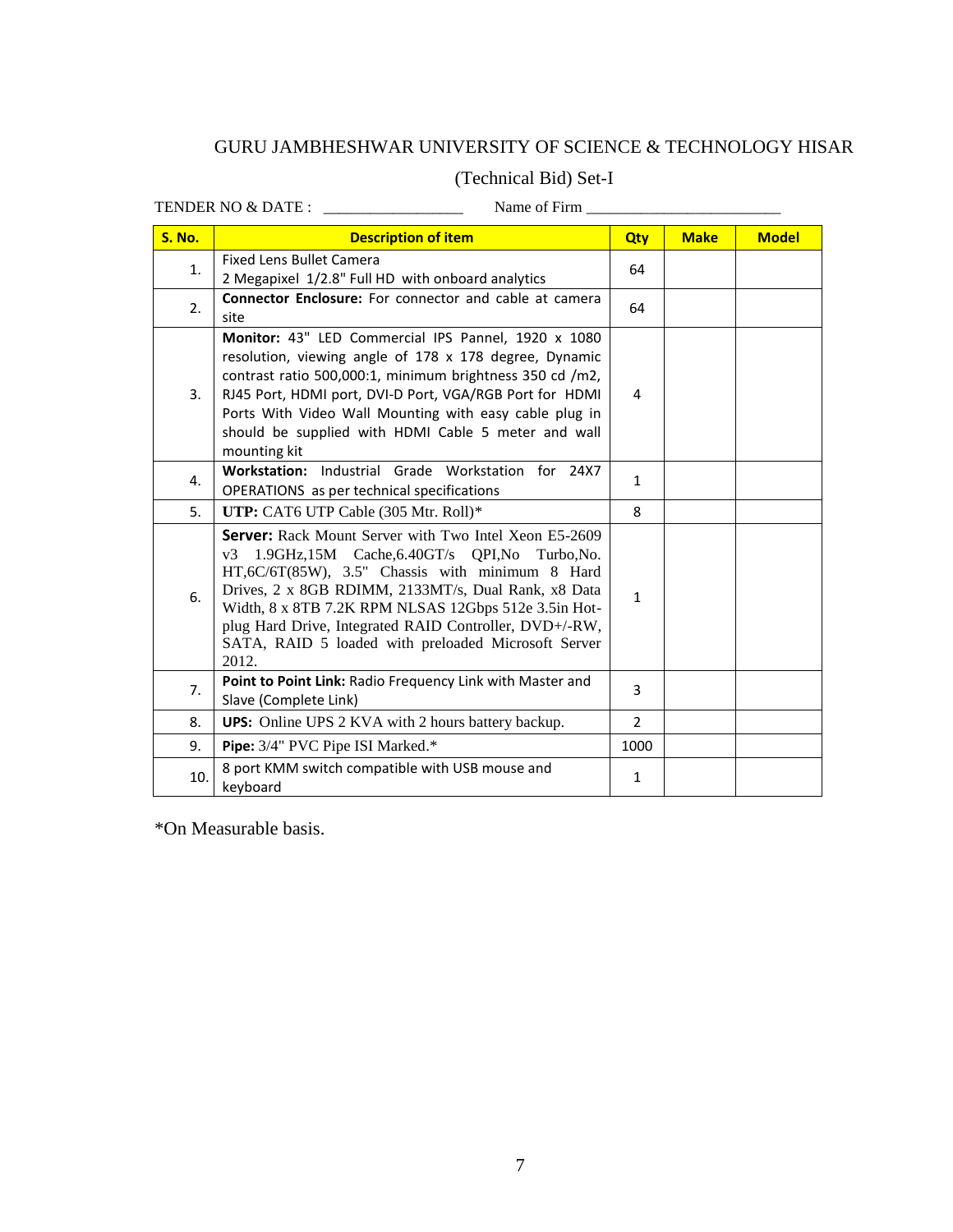| $S_{\bullet}$<br>No.                       | <b>Description of item</b>                                                                                                                                                                                                                                                                                                                                            | Qty            | <b>Make</b> | <b>Model</b> |  |
|--------------------------------------------|-----------------------------------------------------------------------------------------------------------------------------------------------------------------------------------------------------------------------------------------------------------------------------------------------------------------------------------------------------------------------|----------------|-------------|--------------|--|
| 1                                          | <b>Fixed lens Dome Camera</b><br>2 Megapixel 1/3" Full HD                                                                                                                                                                                                                                                                                                             | 28             |             |              |  |
| $\overline{2}$                             | <b>Connector Enclosure:</b> For connector and cable at<br>camera site                                                                                                                                                                                                                                                                                                 | 28             |             |              |  |
| 3                                          | Monitor: 43" LED Commercial IPS Pannel, 1920 x<br>1080 resolution, viewing angle of 178 x 178 degree,<br>Dynamic contrast ratio 500,000:1, minimum brightness<br>350 cd /m2, RJ45 Port, HDMI port, DVI-D Port,<br>VGA/RGB Port for HDMI Ports With Video Wall<br>Mounting with easy cable plug in should be supplied<br>with HDMI Cable 5 meter and wall mounting kit | 1              |             |              |  |
| 4                                          | <b>Workstation:</b> Industrial Grade Workstation for 24X7<br><b>OPERATIONS</b> g as per technical specifications                                                                                                                                                                                                                                                      | 1              |             |              |  |
| 5                                          | 16 channel NVR : Loaded with 4X2TB HDD                                                                                                                                                                                                                                                                                                                                | $\overline{2}$ |             |              |  |
| 6                                          | PoE Switch: 24 Port L2 PoE Switch Gigabit with one<br>SFP port                                                                                                                                                                                                                                                                                                        | $\overline{2}$ |             |              |  |
| 7                                          | 9U Rack with accessories                                                                                                                                                                                                                                                                                                                                              | $\overline{2}$ |             |              |  |
| 8                                          | UTP: CAT6 UTP Cable (305 Mtr. Roll)*                                                                                                                                                                                                                                                                                                                                  | $\overline{4}$ |             |              |  |
| 9                                          | <b>UPS:</b> Online UPS 2 KVA with 2 hours battery backup.                                                                                                                                                                                                                                                                                                             | 1              |             |              |  |
| 10                                         | Pipe: 3/4" PVC Pipe ISI Marked.*                                                                                                                                                                                                                                                                                                                                      | 750            |             |              |  |
| The OEM for Camera and NVR should be same. |                                                                                                                                                                                                                                                                                                                                                                       |                |             |              |  |

## *\*On Measurable basis.*

*Note: Attach the documentation and catalogue of the make and model quoted.* BIDDER"S ACKNOWLEDGEMENT I UNDERTAKE TO SUPPLY THE EQUIPMENT / ITEM AS PER ABOVE TECHNICAL SPECIFICATIONS

# Date and Place: (SIGN WITH SEAL OF THE BIDDER)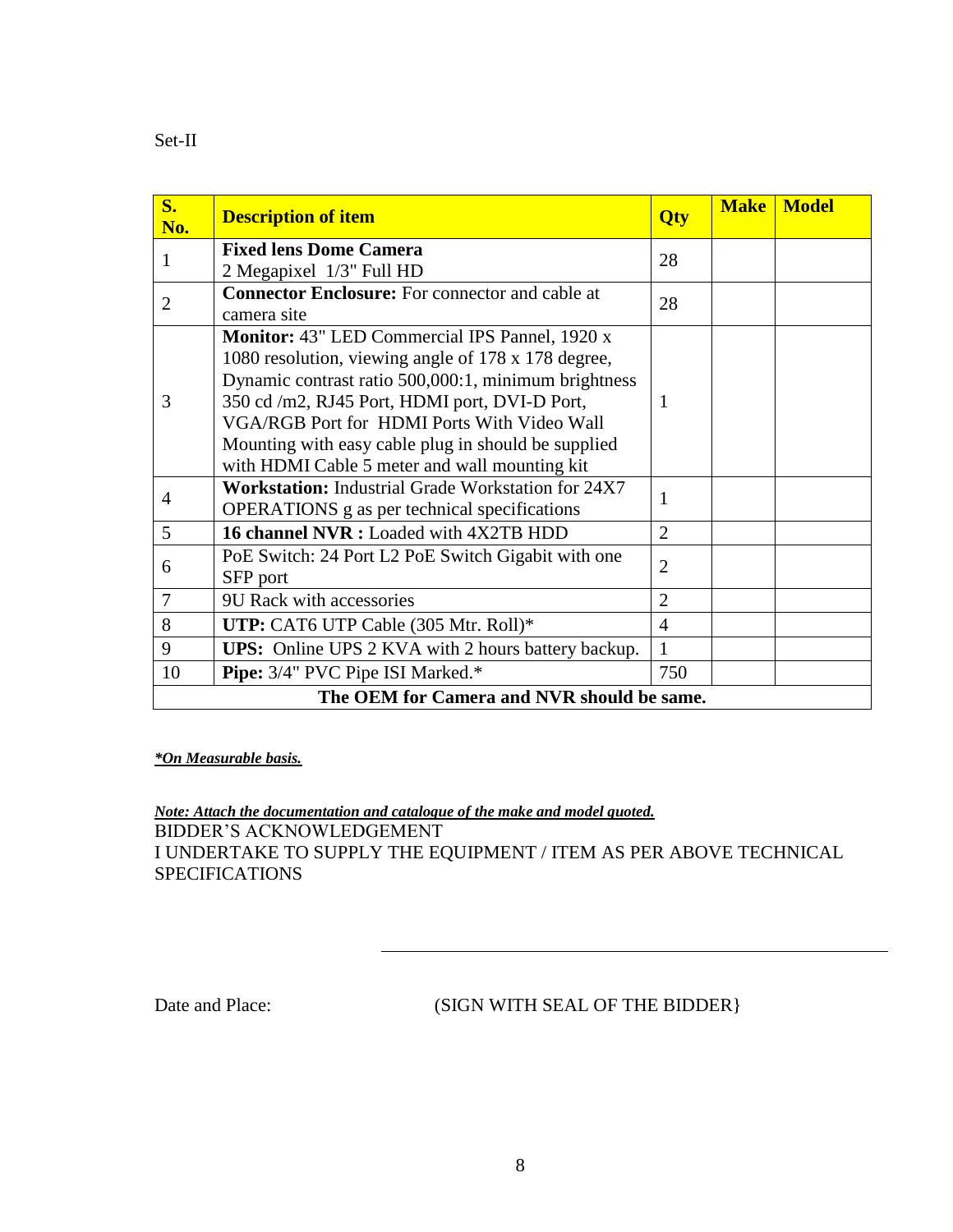## GURU JAMBHESHWAR UNIVERSITY OF SCIENCE & TECHNOLOGY HISAR Price/commercial bid (For Networking items)

# (In separate envelope**)**

TENDER NO & DATE : \_\_\_\_\_\_\_\_\_\_\_\_\_\_\_\_\_ Name of Firm \_\_\_\_\_\_\_\_\_\_\_\_\_\_\_\_\_\_\_\_\_\_\_\_\_\_\_\_\_\_\_\_\_\_\_\_\_\_\_\_\_\_

## **Set-I**

| <b>S. No.</b>  | <b>Description of item</b>                                                                                                                                                                                                                                                                                                                                                                                | Qty             | Rate | <b>Amount</b> |
|----------------|-----------------------------------------------------------------------------------------------------------------------------------------------------------------------------------------------------------------------------------------------------------------------------------------------------------------------------------------------------------------------------------------------------------|-----------------|------|---------------|
| $\mathbf{1}$   | <b>Fixed Lens Bullet Camera</b><br>2 Megapixel 1/2.8" Full HD with onboard analytics as per<br>technical specifications                                                                                                                                                                                                                                                                                   | 64              |      |               |
| $\overline{2}$ | Connector Enclosure: For connector and cable at camera<br>site                                                                                                                                                                                                                                                                                                                                            | 64              |      |               |
| 3              | Monitor: 43" LED Commercial IPS Pannel, 1920 x 1080<br>resolution, viewing angle of 178 x 178 degree, Dynamic<br>contrast ratio 500,000:1, minimum brightness 350 cd /m2,<br>RJ45 Port, HDMI port, DVI-D Port, VGA/RGB Port for HDMI<br>Ports With Video Wall Mounting with easy cable plug in<br>should be supplied with HDMI Cable 5 meter and wall<br>mounting kit                                     | 4               |      |               |
| 4              | Workstation: Industrial Grade Workstation for 24X7<br>OPERATIONS as per technical specifications                                                                                                                                                                                                                                                                                                          | $\mathbf{1}$    |      |               |
| 5              | UTP: CAT6 UTP Cable (305 Mtr. Roll)*                                                                                                                                                                                                                                                                                                                                                                      | 8               |      |               |
| 6              | Server: Rack Mount Server with Two Intel Xeon E5-2609 v3<br>1.9GHz,15M<br>Cache, 6.40GT/s<br>QPI,No<br>Turbo, No.<br>HT,6C/6T(85W), 3.5" Chassis with minimum 8 Hard Drives,<br>2 x 8GB RDIMM, 2133MT/s, Dual Rank, x8 Data Width, 8<br>x 8TB 7.2K RPM NLSAS 12Gbps 512e 3.5in Hot-plug Hard<br>Drive, Integrated RAID Controller, DVD+/-RW, SATA,<br>RAID 5 loaded with preloaded Microsoft Server 2012. | $\mathbf{1}$    |      |               |
| 7              | Point to Point Link: Radio Frequency Link with Master and<br>Slave (Complete Link)                                                                                                                                                                                                                                                                                                                        | 3               |      |               |
| 8              | <b>UPS:</b> Online UPS 2 KVA with 2 hours battery backup.                                                                                                                                                                                                                                                                                                                                                 | $\overline{2}$  |      |               |
| 9              | Pipe: 3/4" PVC Pipe ISI Marked.*                                                                                                                                                                                                                                                                                                                                                                          | 1000            |      |               |
| 10             | 8 port KMM switch compatible with USB mouse and keyboard                                                                                                                                                                                                                                                                                                                                                  | $\mathbf{1}$    |      |               |
| 11             | Fixing of CCTV Camera's with configuration.                                                                                                                                                                                                                                                                                                                                                               | 64              |      |               |
| 12             | Configuration of Server, Storage & monitoring Station as<br>per solution(64 cameras).                                                                                                                                                                                                                                                                                                                     | $\mathbf{1}$    |      |               |
| 13             | Digging: Minimum 3 feet soft / hard surface with refilling /<br>restoring the original state, marking etc. *                                                                                                                                                                                                                                                                                              | Per<br>Meter    |      |               |
| 14             | Laying: Laying of UTP / Power cable through PVC pipe,<br>fixing of pipe. Measurement will be based upon length of<br>UTP.                                                                                                                                                                                                                                                                                 | 2400            |      |               |
| 15             | Labeling and Documentation for above Project.                                                                                                                                                                                                                                                                                                                                                             | $\mathbf{1}$    |      |               |
|                |                                                                                                                                                                                                                                                                                                                                                                                                           | Total Set-I (A) |      |               |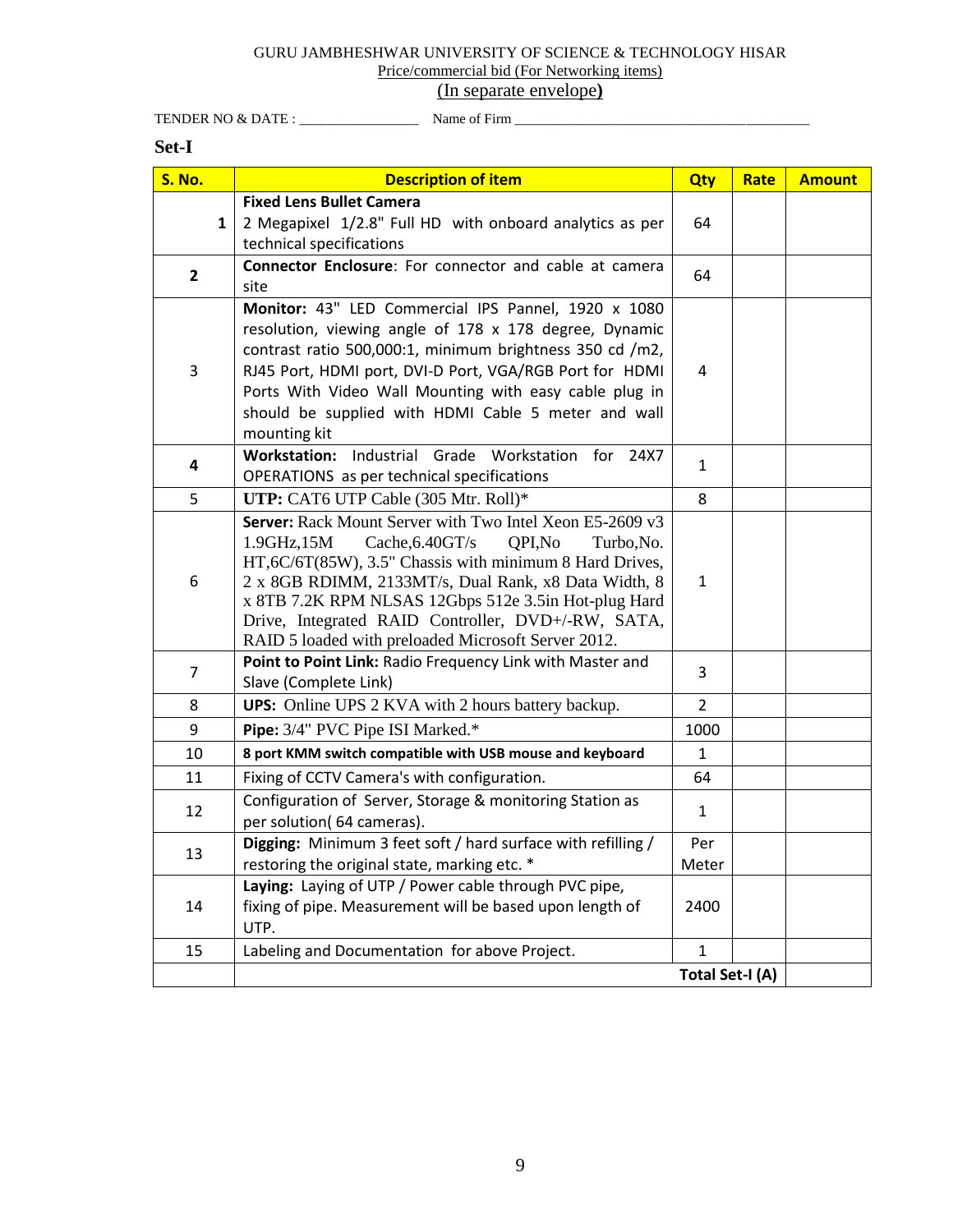## **Set-II**

| <b>S. No.</b>  | <b>Description of item</b>                                                                                                                                                                                                                                                                                                                                         | Qty            | Rate                | <b>Amount</b> |
|----------------|--------------------------------------------------------------------------------------------------------------------------------------------------------------------------------------------------------------------------------------------------------------------------------------------------------------------------------------------------------------------|----------------|---------------------|---------------|
| $\mathbf 1$    | <b>Fixed lens Dome Camera</b>                                                                                                                                                                                                                                                                                                                                      | 28             |                     |               |
|                | 2 Megapixel 1/3" Full HD as per technical specifications                                                                                                                                                                                                                                                                                                           |                |                     |               |
| $\overline{2}$ | <b>Connector Enclosure:</b> For connector and cable at camera site                                                                                                                                                                                                                                                                                                 | 28             |                     |               |
| $\overline{3}$ | Monitor: 43" LED Commercial IPS Pannel, 1920 x 1080 resolution,<br>viewing angle of 178 x 178 degree, Dynamic contrast ratio<br>500,000:1, minimum brightness 350 cd /m2, RJ45 Port, HDMI<br>port, DVI-D Port, VGA/RGB Port for HDMI Ports With Video Wall<br>Mounting with easy cable plug in should be supplied with HDMI<br>Cable 5 meter and wall mounting kit | 1              |                     |               |
| 4              | <b>Workstation: Industrial Grade Workstation for 24X7 OPERATIONS</b><br>as per technical specifications                                                                                                                                                                                                                                                            | $\mathbf{1}$   |                     |               |
| 5              | 16 channel NVR : Loaded with 4X2TB HDD                                                                                                                                                                                                                                                                                                                             | $\overline{2}$ |                     |               |
| 6              | PoE Switch: 24 Port L2 PoE Switch Gigabit with one SFP port                                                                                                                                                                                                                                                                                                        | $\overline{2}$ |                     |               |
| $\overline{7}$ | 9U Rack with accessories                                                                                                                                                                                                                                                                                                                                           | $\overline{2}$ |                     |               |
| 8              | UTP: CAT6 UTP Cable (305 Mtr. Roll)*                                                                                                                                                                                                                                                                                                                               | 4              |                     |               |
| 9              | <b>UPS:</b> Online UPS 2 KVA with 2 hours battery backup.                                                                                                                                                                                                                                                                                                          | $\mathbf{1}$   |                     |               |
| 10             | Pipe: 3/4" PVC Pipe ISI Marked.*                                                                                                                                                                                                                                                                                                                                   | 750            |                     |               |
| 11             | Fixing of CCTV Camera's with configuration.                                                                                                                                                                                                                                                                                                                        | 28             |                     |               |
| 12             | Configuration of NVR with Workstation                                                                                                                                                                                                                                                                                                                              | $\overline{2}$ |                     |               |
| 13             | Digging: Minimum 3 feet soft / hard surface with refilling /<br>restoring the original state, marking etc. *                                                                                                                                                                                                                                                       | Per<br>Meter   |                     |               |
| 14             | Laying: Laying of UTP / Power cable through PVC pipe, fixing of<br>pipe. Measurement will be based upon length of UTP.                                                                                                                                                                                                                                             | 1200<br>mtr    |                     |               |
| 15.            | Labeling and Documentation for Library.                                                                                                                                                                                                                                                                                                                            | $\mathbf{1}$   |                     |               |
|                |                                                                                                                                                                                                                                                                                                                                                                    |                | Total of Set-II (B) |               |

\*On measurable basis.

| <b>S. No.</b>                                            | <b>Description of item</b>                                                     | Qtv     | Rate | <b>Amount</b> |
|----------------------------------------------------------|--------------------------------------------------------------------------------|---------|------|---------------|
|                                                          | Total cost of the project inclusive of 3 years maintenance<br>services with RE | $A + B$ |      |               |
|                                                          | Comprehensive annual rate of AMC with RE for 4th and 5th<br>year.              |         |      |               |
| Grand Total (L-1 will be decided on basis of this total) |                                                                                |         |      |               |

We agree to supply the above Equipments/software in accordance with the above technical specifications for a total contract price referred as above , with in the period specified in the Invitation for Tender. We also confirm that the normal commercial warranty/guarantee of as per tender document shall apply to the offered Equipments/Software.

Date \_\_\_\_\_\_\_\_\_\_\_\_\_

Place: \_\_\_\_\_\_\_\_\_\_\_ Signature with seal of the firm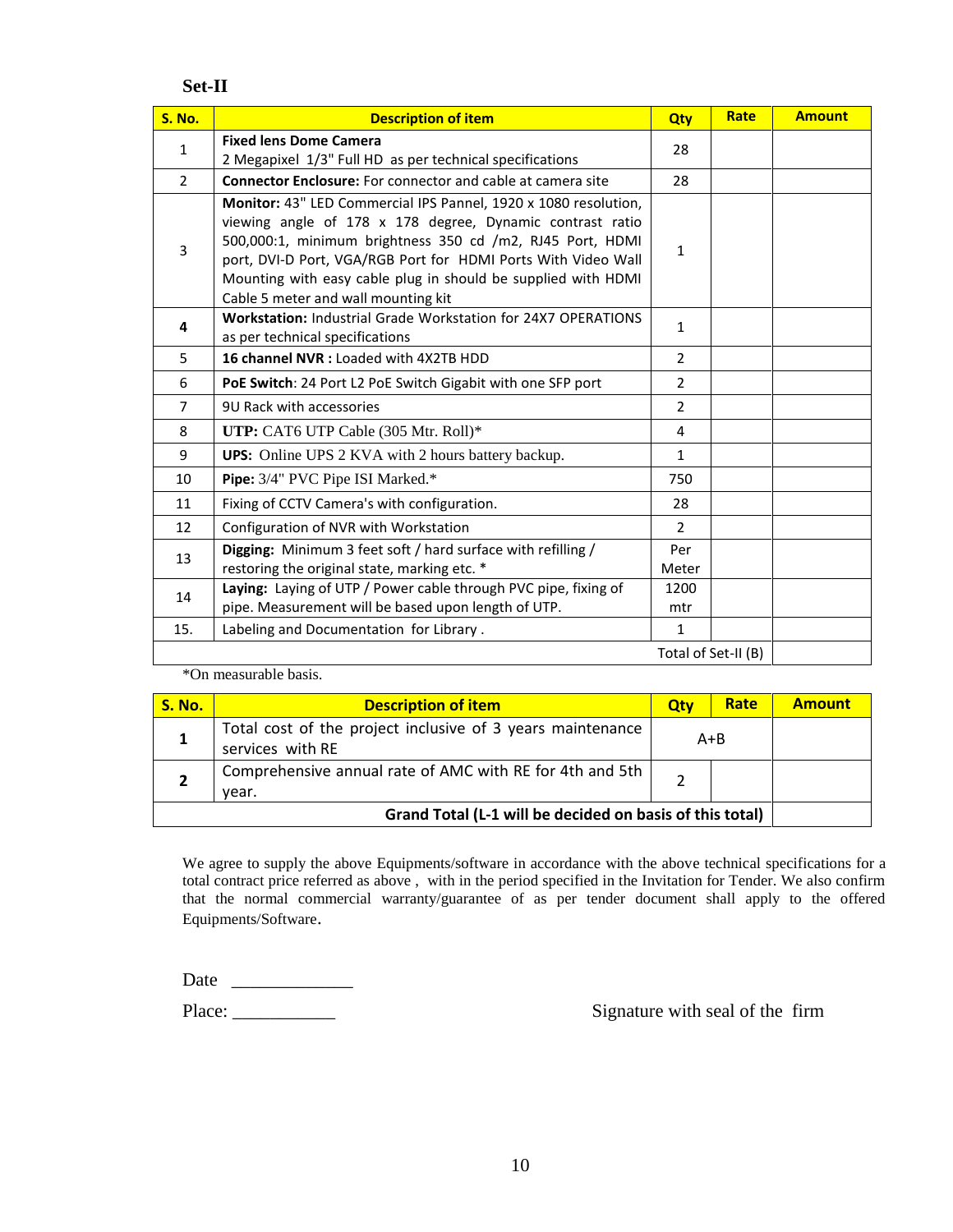## **Annexure-'A' Set-I Entry Gates of University and various building of campus**

| <b>S. No.</b> | <b>Description of item</b>                                                                                                                                                                                                                                                                                                                                                                                                     | Qty            | <b>Specifications</b>             |
|---------------|--------------------------------------------------------------------------------------------------------------------------------------------------------------------------------------------------------------------------------------------------------------------------------------------------------------------------------------------------------------------------------------------------------------------------------|----------------|-----------------------------------|
| 1.            | <b>Fixed Lens Bullet Camera</b><br>2 Megapixel 1/2.8" Full HD with onboard analytics                                                                                                                                                                                                                                                                                                                                           | 64             |                                   |
| 2.            | Connector Enclosure: For connector and cable at camera<br>site                                                                                                                                                                                                                                                                                                                                                                 | 64             |                                   |
| 3.            | Monitor: 43" LED Commercial IPS Pannel, 1920 x 1080<br>resolution, viewing angle of 178 x 178 degree, Dynamic<br>contrast ratio 500,000:1, minimum brightness 350 cd /m2,<br>RJ45 Port, HDMI port, DVI-D Port, VGA/RGB Port for HDMI<br>Ports With Video Wall Mounting with easy cable plug in<br>should be supplied with HDMI Cable 5 meter and wall<br>mounting kit                                                          | 4              | per Annexure 'B                   |
| 4.            | <b>Workstation:</b><br>Industrial<br>Grade Workstation<br>for<br>24X7<br>OPERATIONS g as per technical specifications                                                                                                                                                                                                                                                                                                          | $\mathbf{1}$   |                                   |
| 5.            | UTP: CAT6 UTP Cable (305 Mtr. Roll)*                                                                                                                                                                                                                                                                                                                                                                                           | 8              |                                   |
| 6.            | Server: Rack Mount Server with Two Intel Xeon E5-2609<br>$1.9\text{GHz}, 15\text{M}$ Cache, 6.40GT/s<br>QPI,No<br>v3<br>Turbo, No.<br>HT,6C/6T(85W), 3.5" Chassis with minimum 8 Hard<br>Drives, 2 x 8GB RDIMM, 2133MT/s, Dual Rank, x8 Data<br>Width, 8 x 8TB 7.2K RPM NLSAS 12Gbps 512e 3.5in Hot-<br>plug Hard Drive, Integrated RAID Controller, DVD+/-RW,<br>SATA, RAID 5 loaded with preloaded Microsoft Server<br>2012. | $\mathbf{1}$   | $\Omega$<br>$\boldsymbol{\sigma}$ |
| 7.            | Point to Point Link: Radio Frequency Link with Master and<br>Slave (Complete Link)                                                                                                                                                                                                                                                                                                                                             | 3              |                                   |
| 8.            | <b>UPS:</b> Online UPS 2 KVA with 2 hours battery backup.                                                                                                                                                                                                                                                                                                                                                                      | $\overline{2}$ |                                   |
| 9.            | Pipe: 3/4" PVC Pipe ISI Marked.*                                                                                                                                                                                                                                                                                                                                                                                               | 1000           |                                   |
| 10.           | 8 Port KMM switch compatible with USB mouse and keyboard                                                                                                                                                                                                                                                                                                                                                                       | $\mathbf{1}$   |                                   |
| 11.           | Fixing of CCTV Camera's with configuration.                                                                                                                                                                                                                                                                                                                                                                                    | 64             |                                   |
| 12.           | Configuration of Server, Storage & monitoring Station as<br>per solution (64 cameras).                                                                                                                                                                                                                                                                                                                                         | 1              | Specification                     |
| 13.           | Digging: Minimum 3 feet soft / hard surface with refilling /<br>restoring the original state, marking etc. *                                                                                                                                                                                                                                                                                                                   | Per<br>Meter   |                                   |
| 14.I          | Laying: Laying of UTP / Power cable through PVC pipe,<br>fixing of pipe. Measurement will be based upon length of<br>UTP.                                                                                                                                                                                                                                                                                                      | 2400<br>mtr    |                                   |
|               | 15. Labeling and Documentation for Entire Project.                                                                                                                                                                                                                                                                                                                                                                             | $\mathbf 1$    |                                   |

\* On measurable basis as per actual.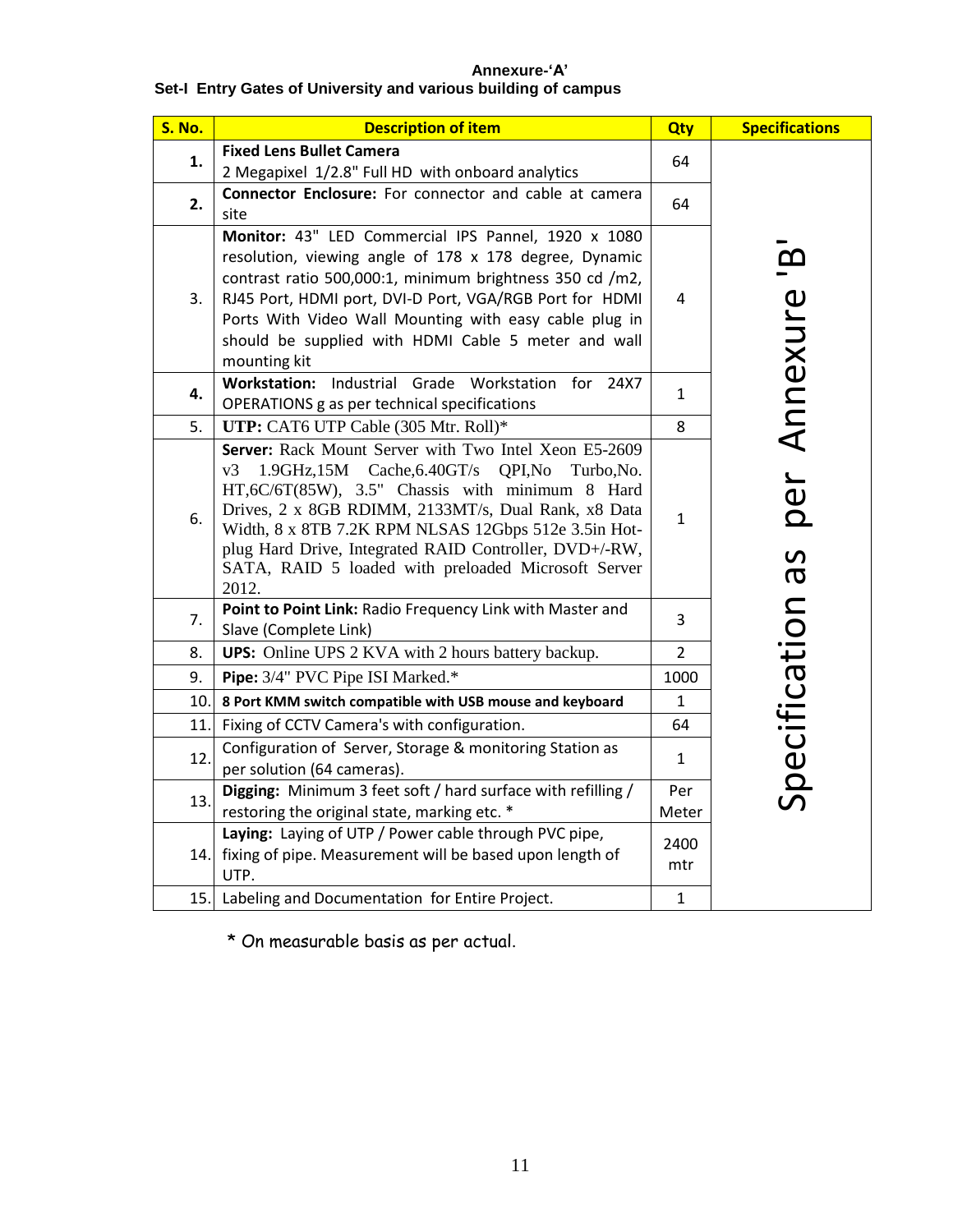# **Set II Library**

| <b>S. No.</b>  | <b>Description of item</b>                                                                                                                                                                                                                                                                                                                                         | Qty            | <b>Specifications</b>     |  |
|----------------|--------------------------------------------------------------------------------------------------------------------------------------------------------------------------------------------------------------------------------------------------------------------------------------------------------------------------------------------------------------------|----------------|---------------------------|--|
| $\mathbf{1}$   | <b>Fixed lens Dome Camera</b>                                                                                                                                                                                                                                                                                                                                      | 28             |                           |  |
|                | 2 Megapixel 1/3" Full HD                                                                                                                                                                                                                                                                                                                                           |                |                           |  |
| $\mathbf{2}$   | <b>Connector Enclosure:</b> For connector and cable at camera site<br>28                                                                                                                                                                                                                                                                                           |                |                           |  |
| $\overline{3}$ | Monitor: 43" LED Commercial IPS Pannel, 1920 x 1080 resolution,<br>viewing angle of 178 x 178 degree, Dynamic contrast ratio<br>500,000:1, minimum brightness 350 cd /m2, RJ45 Port, HDMI<br>port, DVI-D Port, VGA/RGB Port for HDMI Ports With Video Wall<br>Mounting with easy cable plug in should be supplied with HDMI<br>Cable 5 meter and wall mounting kit | $\mathbf{1}$   | ied<br>D<br><b>S</b>      |  |
| 4              | <b>Workstation: Industrial Grade Workstation for 24X7 OPERATIONS</b><br>as per technical specifications                                                                                                                                                                                                                                                            | $\mathbf{1}$   | $\boldsymbol{\varpi}$     |  |
| 5              | 16 channel NVR : Loaded with 4X2TB HDD                                                                                                                                                                                                                                                                                                                             | $\overline{2}$ |                           |  |
| 6              | PoE Switch: 24 Port L2 PoE Switch Gigabit with one SFP port                                                                                                                                                                                                                                                                                                        | $\overline{2}$ | Annexure<br>Specification |  |
| $\overline{7}$ | 9U Rack with accessories                                                                                                                                                                                                                                                                                                                                           | $\overline{2}$ |                           |  |
| 8              | UTP: CAT6 UTP Cable (305 Mtr. Roll)*                                                                                                                                                                                                                                                                                                                               | 4              |                           |  |
| 9              | <b>UPS:</b> Online UPS 2 KVA with 2 hours battery backup.                                                                                                                                                                                                                                                                                                          | $\mathbf{1}$   |                           |  |
| 10             | Pipe: 3/4" PVC Pipe ISI Marked.*                                                                                                                                                                                                                                                                                                                                   | 750            |                           |  |
| 11             | Fixing of CCTV Camera's with configuration.                                                                                                                                                                                                                                                                                                                        | 28             |                           |  |
| 12             | Configuration of NVR with Workstation                                                                                                                                                                                                                                                                                                                              | $\overline{2}$ |                           |  |
| 13             | Digging: Minimum 3 feet soft / hard surface with refilling /<br>restoring the original state, marking etc. *                                                                                                                                                                                                                                                       | Per<br>Meter   |                           |  |
| 14             | Laying: Laying of UTP through PVC pipe, fixing of pipe.<br>Measurement will be based upon length of UTP.                                                                                                                                                                                                                                                           | 1200<br>mtr    |                           |  |
| 15.            | Labeling and Documentation for Library.                                                                                                                                                                                                                                                                                                                            | 1              |                           |  |

\* On measurable basis as per actual.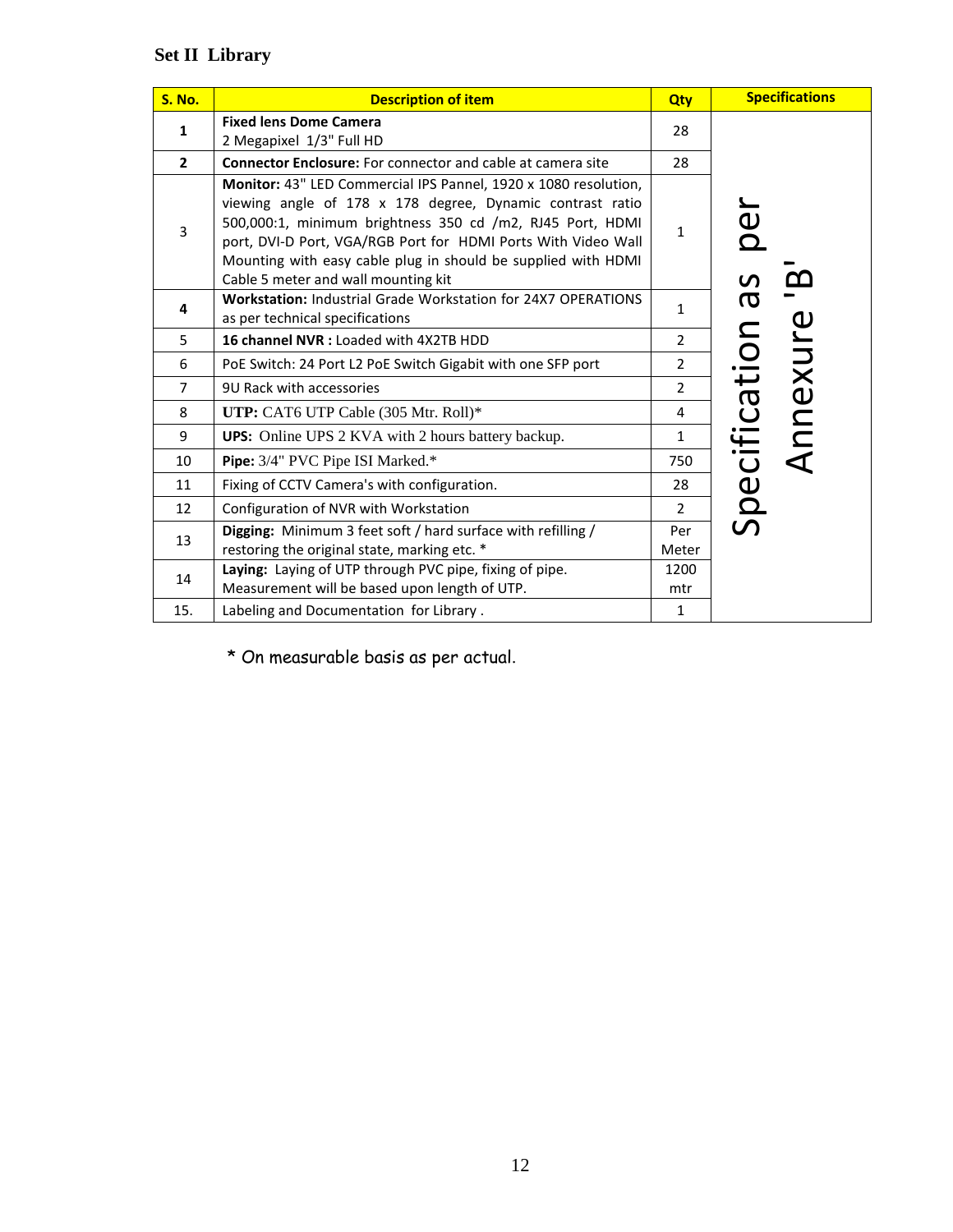# **Annexure-'B'**

# **SPECIFICATIONS (Set-I)**

# **Outdoor Bullet Camera**

- 1/2.8" 2 Mega Pixel ExMor CMOS sensor;
- Full HD resolution of 1920 x 1080;
- H.264 (BP/MP/HP), MJPEG codec support for streaming and recording;
- 2D and 3D DNR to reduce noise in low-light;
- 20 mtr Smart IR;
- IP-66, IVA: Tripwire, Entry and Exit, Perimeter, Intrusion Detection, Motion Detection, Video Blind, Defog;
- F 1.2 @ 2.8mm,Angle of view: (H) 90°,0.05 Lux Color mode, 0.01 Lux Black and White mode,0 Lux Black and White mode with IR LED on, Image Enhancement with WDR, BLC, HLC, Defog, EIS;
- Configurable image size, quality, frame rate, VBR/CBR;
- 3D DNR;
- 4 Zones ROI;
- Supports 802.3af PoE Class 2
- Certificates: CE,FCC

# **Workstation**

| S.No.          | Features             | Description                                                         |
|----------------|----------------------|---------------------------------------------------------------------|
|                | Processor            | Processor: E3-1226v3 4 Cores/3.3 Ghz /8 Mb cache/1600 Mhz           |
|                |                      | <b>FSB</b>                                                          |
| $\overline{2}$ | Chipset              | Intel <sup>®</sup> C226 chipset or above                            |
| $\overline{3}$ | <b>RAM</b>           | 16 GB                                                               |
| $\overline{4}$ | <b>Graphics Card</b> | Nvidia NVS 510                                                      |
|                |                      | Should have a facility to check usage of graphics card on real      |
|                |                      | time bases on different applications                                |
|                |                      | Should have a facility to update graphics driver as per different   |
|                |                      | applications                                                        |
| 5              | <b>Hard Drive</b>    | $2$ TB                                                              |
| 6              | <b>Optical Drive</b> | 16x super multi DVDRW SATA ODD                                      |
| 7              | <b>Bays</b>          | 1 internal 3.5-inch bay, and 1 shared with external 3.5-inch bay; 1 |
|                |                      | external 5.25-inch bay                                              |
| 8              | Ports                | Front: 4 USB 2.0, 1 microphone in, 1 headphone out                  |
|                |                      | Rear: 4 USB 3.0, 2 USB 2.0, 1 audio in, 1 audio out, 1 standard/1   |
|                |                      | optional serial port, 1                                             |
|                |                      | parallel (optional); 2 PS/2, RJ-45 (NIC), 1 VGA and 1               |
|                |                      | DisplayPort (for use with Intel                                     |
|                |                      | HD Graphics); optional 2 IEEE 1394b ports (PCIe card)               |
|                |                      | Internal: 4 USB 2.0 ports                                           |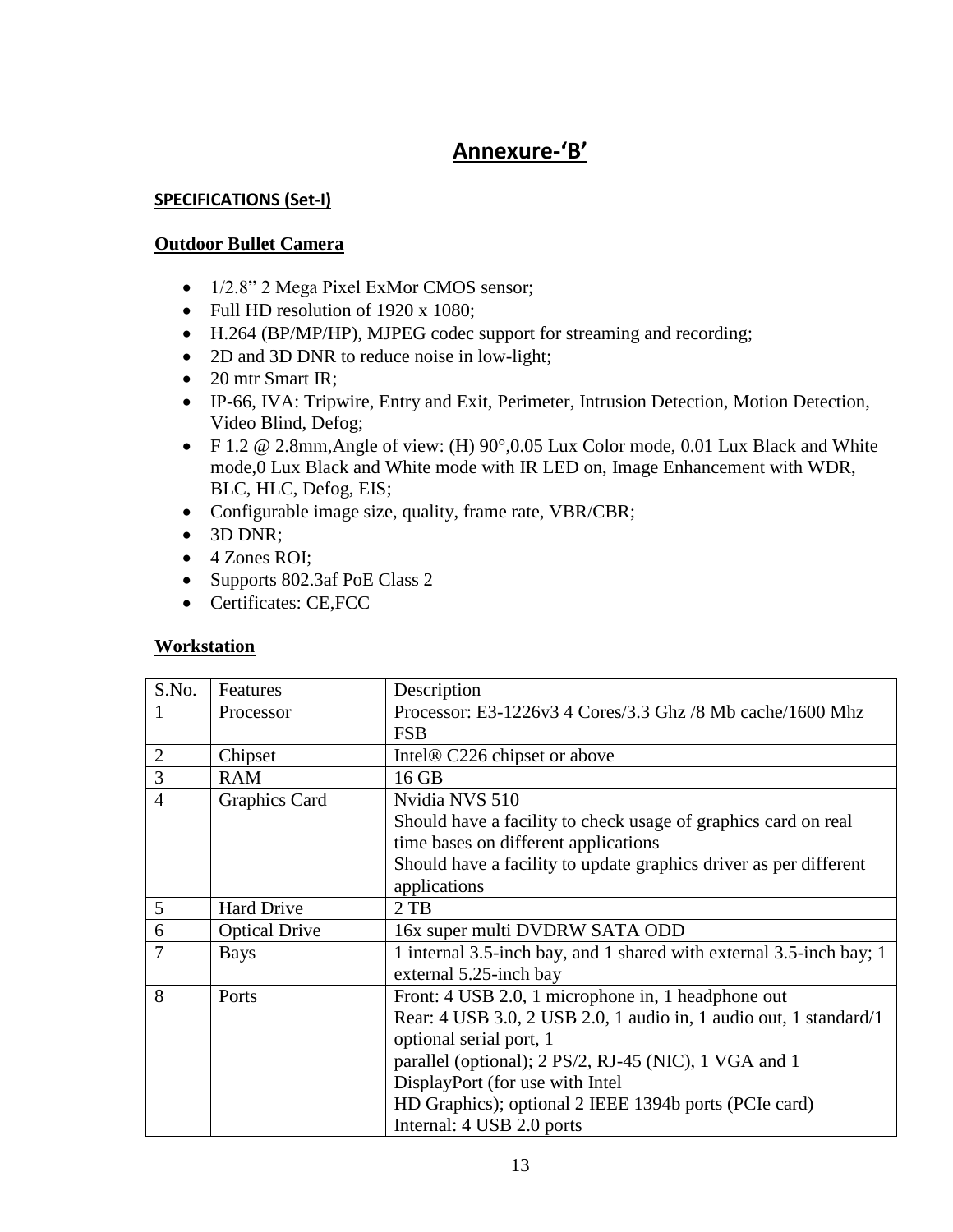| 9  | <b>Slots</b>              | 1 PCIe Gen3 x16, 1 PCIe Gen2 x4/x16, 2 PCIe Gen2 x1, 1 PCI                                                                         |
|----|---------------------------|------------------------------------------------------------------------------------------------------------------------------------|
|    |                           | slot                                                                                                                               |
| 10 | <b>Operating System</b>   | Windows 8.1 Professional or higher                                                                                                 |
| 11 | Keyboard                  | OEM USB standard keyboard                                                                                                          |
| 12 | Mouse                     | <b>OEM USB Optical 3-Button Mouse</b>                                                                                              |
| 13 | Form Factor with          | Mini Tower                                                                                                                         |
|    | Tool free design          |                                                                                                                                    |
|    | Chassis                   | Cable-less and Tool-free chassis -                                                                                                 |
|    | Diagnostics               | Diagnostic tool that can be used by the end user or technical                                                                      |
|    |                           | support personnel to view information about the hardware                                                                           |
|    |                           | configuration of the computer and perform hardware                                                                                 |
|    |                           | troubleshooting Workstation systems. This should be independent                                                                    |
|    |                           | of OS and works on Linux as well. This should perform                                                                              |
|    |                           | comprehensive test on the motherboard.                                                                                             |
|    | Collaboration             | Solution for collaboration on complex 3D applications and                                                                          |
|    |                           | designs between users/groups sitting anywhere in the world.                                                                        |
|    | <b>Other Features</b>     | Solution where users can themselves know the exact RAM,                                                                            |
|    |                           | BIOS settings, Graphics memory, Cache size, Processor cores                                                                        |
|    |                           | and other system configurations required by the applications on<br>the Workstations. Also suggest on latest patches and updates on |
|    |                           | drivers                                                                                                                            |
| 14 | Power Supply              | 240W-watt or more 90% efficient power supply:                                                                                      |
|    |                           | - Full ranging input and APFC                                                                                                      |
|    |                           | - min 90% efficient or better                                                                                                      |
| 15 | Certification &           | The system should be certified by leading ISV's for running their                                                                  |
|    | Security                  | applications. System should have solenoid lock & Hood sensor                                                                       |
|    |                           | Optional Protect Tools Software should be available. The bidder                                                                    |
|    |                           | should have experience of workstation products & ISV products.                                                                     |
|    |                           | Authorization from any ISV application software vendor to be                                                                       |
|    |                           | enclosed with the offer preferably ArcGIS, Erdas, Autodesk, etc.                                                                   |
| 16 | Warranty                  | 3 years comprehensive onsite warranty                                                                                              |
| 17 | <b>Vendor Status</b>      | The hardware vendor (OEM) should be a reputed concern, having                                                                      |
|    |                           | global presence in multiple countries. Vendor should have ISO                                                                      |
|    |                           | certifications.                                                                                                                    |
| 18 | Integration & testing     | Full configuration as listed above should be tested and                                                                            |
|    |                           | integrated at OEM manufacturing plant which includes all major                                                                     |
|    |                           | components, power supply, cooling fan, cabinet etc. A certificate                                                                  |
|    |                           | from the manufacturer should be enclosed with this effect.                                                                         |
| 19 | Manuals/Driver            | 1. All documents manuals/driver CDs should be provided by the                                                                      |
|    | CDs                       | OEM.                                                                                                                               |
|    |                           | 2. Product brochure, clearly indicating make and model no. etc,                                                                    |
|    |                           | should be provided with the offer.                                                                                                 |
| 20 | After sales service       | Local services should be available and OEM (manufacturer)                                                                          |
|    |                           | should have at least two authorized service provider (ASP) and                                                                     |
|    |                           | their address should be available on OEM's website. Also,                                                                          |
|    |                           | provide name & address of the ASP.                                                                                                 |
| 21 | <b>Industry Standards</b> | System should be fully compliant with industry standards.                                                                          |
|    |                           | System and all internal components should be RoHS compliant.                                                                       |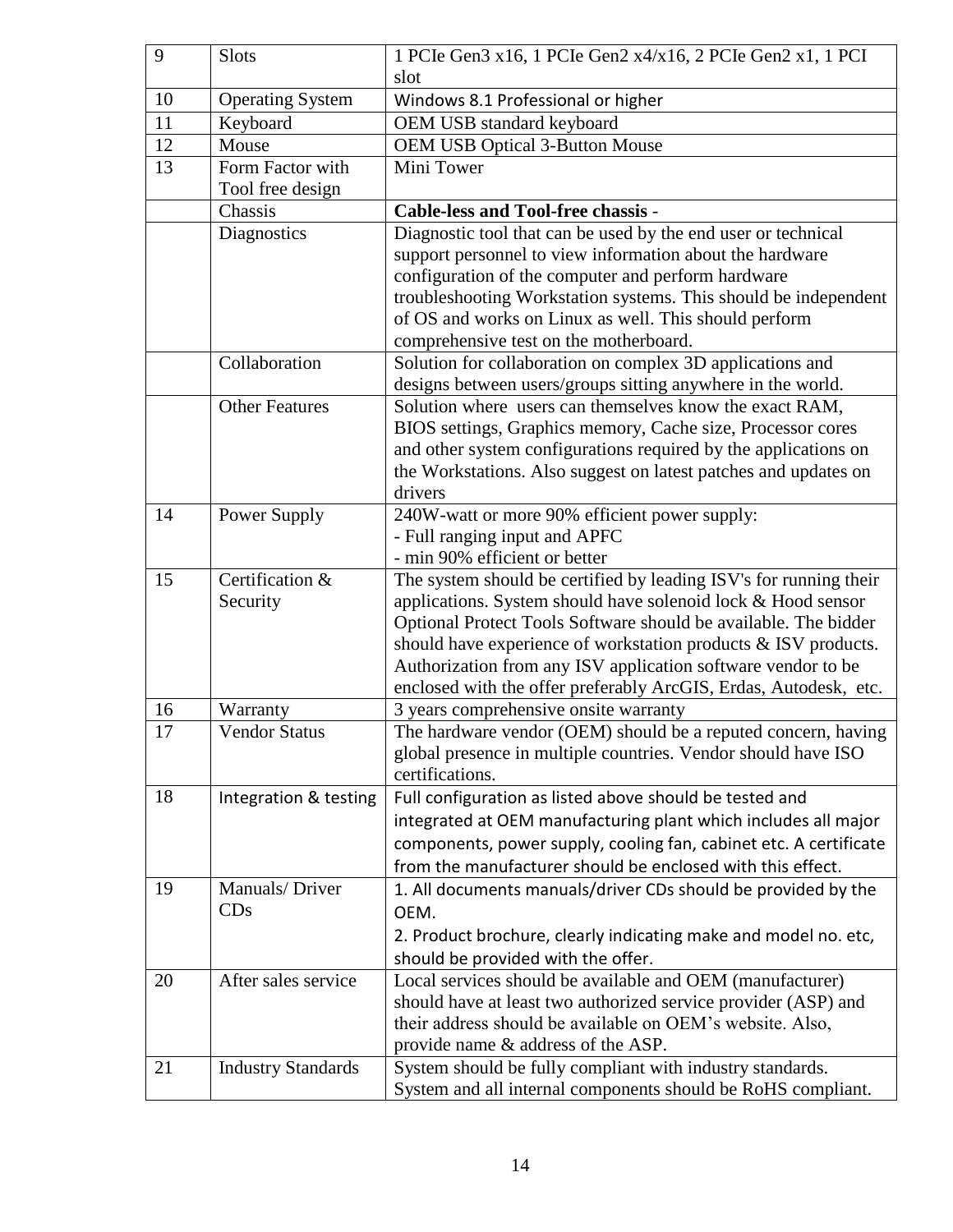# **Specifications for Point to Point**

- 1. Radio Operation
	- System should be operating in ISM band 5.825-5.875GHz
	- System should also support future proof , supporting frequency range from  $4910 5970$ MHz to support future free band frequnecy
	- System should ensure that the frequency that they employ would not be affected by other surrounding radio interference and by their own radios.
	- System should employ bandwidth per channel of 5,10,20 MHz and 40 Mhz for backhaul.
	- System efficiency should be at least 4.5 bps/Hz in a 20MHz and 40 Mhz channel size
	- System must support actual aggregate throughput of more than 90 mbps and 180 mbps with 20 Mhz and 40 Mhz respectively without any license limitation.
	- All System should be able to operate in a LOS and nLOS environment to ensure complete flexibility in choosing deployment locations.
	- System must provide the flexibility Point to Point and Point to Multipoint Topology without any hardware changes.
	- System should have minimum gain of 16 dBi integrated antenna.
	- Integrated antenna beam width should not be higher than Azimuth 15 and Elevation 30
	- System must support Asymmetric bandwidth configuration.
	- Transmit power standard of system should range from 0 to 30 dBm with 1 dBm interval.
	- Transmit power should employ automatic power back off (Automatic Transmit Power Control).System should change TX power in accordance with required received signal.
	- Rx sensitivity of the system must be -90 dBm or better for 40 mhz channel width
	- System Processor Specification must be Atheros AR9350, MIPS 74K 533MHz or better.
	- System memory must support 128 MB DDR1, 16 MB Flash or better
	- Interference Mitigation and Radio Performance
	- All units should have a spectrum analyzer feature for monitoring the spectrum noise floor in which the system is operating on.
	- System should have the capability to adapt the modulation mode depending on the link environment ensure best throughput while maintaining the link despite drop in link budget due to NLOS situation. Modulation level shall be dynamically adaptive between QPSK ,16 QAM and 64QAM *.*
	- System should support modulation from QPSK ½ to 64QAM 5/6.
	- Mac layer should be designed to carry small size of packets i.e. 64 bytes to minimize the impact of interference without compromising on throughput.
	- System must operate with scheduled mac access rather than CSMA to avoid collision in network.
	- System must support the MTU size of 1700 Bytes
	- System Should support Spanning tree protocol for Layer 2 redundancy.
	- System Should support DHCP server and client functionality
	- System should be able to operate in NAT and bridge mode
	- System should also define the priority of Broadcast ,Multicast and voice traffic
	- System should support the traffic classification and prioritization by DSCP, COS, VLAN ID, Ethertype, soruce and destination at L3/L2 level.. 2 Security
	- System should support WPA-2, AES128 proprietary security encoding.
	- System should also support a management VLAN and data VLAN for further security measure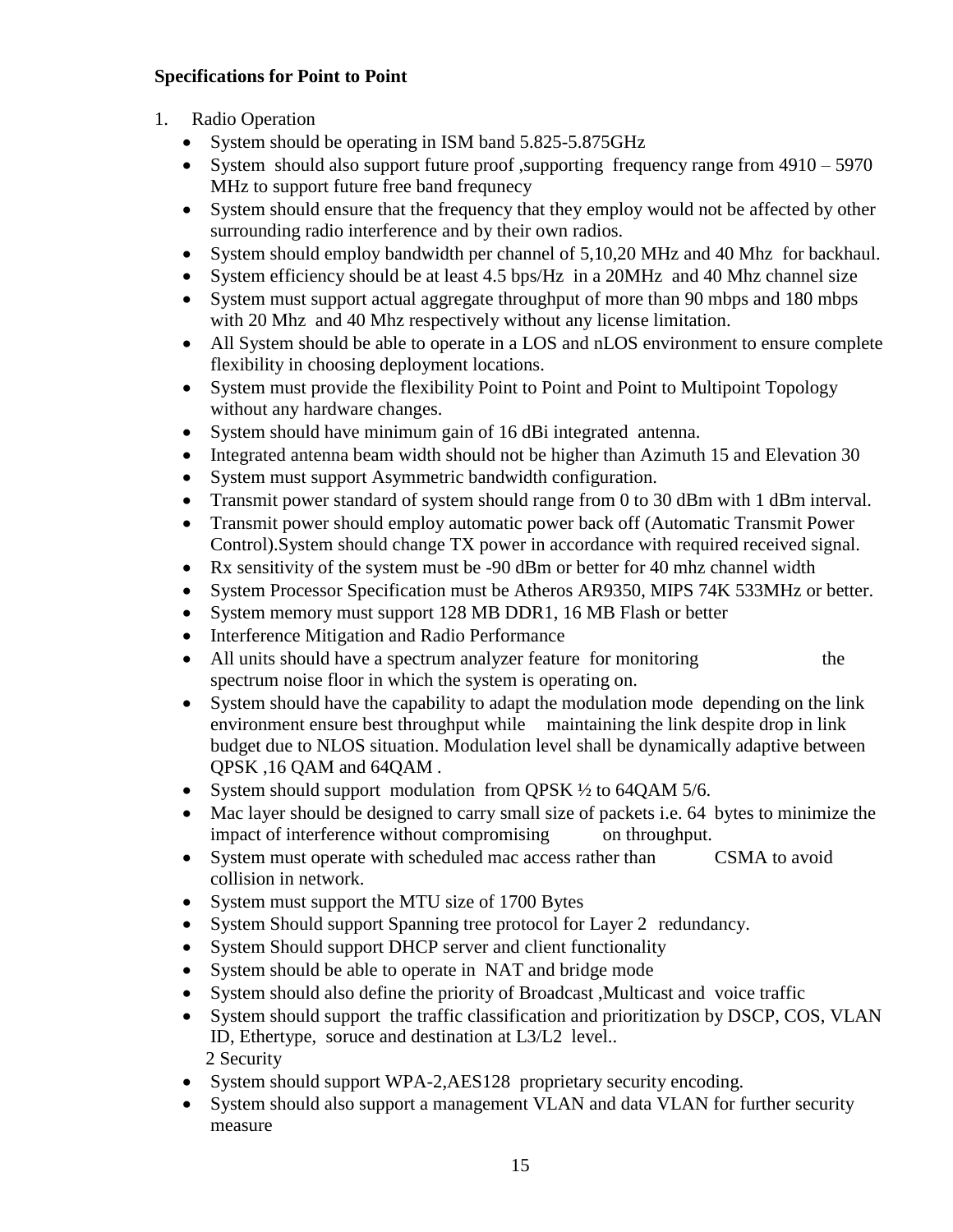- System must have the ability to tag VLAN as per requirement
- System must support Radius authentication for all radio. Customer end should be able to communicate with master radio only after the successful authentication from Radius Server. After authentication ,CPE should be able to accept the QOS configuration pushed from Radius Server.
- System should support the Layer 2 and layer 3 firewall based on source and destination to protect from any security breach.
- System should also provide the filtering on basis of specific TCP port
- System must provide deice event log

# 3. INTERFACES

- Management of the system shall be GUI HTTP, HTTPS , and SSH SNMPv2c interfaces.
- System should have a Spectrum Management channel that is able to show individual channel interference
- System must support the prioritization of voice, video and data.
- System must support the feature to define priority of CPE.
- Software upgrade to system is done over the air as well as through the network
- System must support MIR configuration to ensure SLA.
- System should provide the complete statistic of Ethernet and wireless with detail of send/receive packet of unicast ,multicast and broadcast .
- System must support the syslog feature.
- System must support the basic troubleshooting feature such as Ping, Trace route.
- It is mandatory that System must support gigabit Ethernet.
- 4. Environmental Requirements
	- Bidder"s proposed indoor mounted equipment MUST operate as specified under the following room ambient environmental conditions:
	- a. Operating Temperature 25 degrees C to  $+60$  degrees C
	- b. System must have inbuilt surge suppressor of 2 Joule.
	- c. System weight should not exceed 0.5 Kg
	- d. Maximum power consumption should not exceed 10 W.
- 5. Certifications:
	- WPC GSR-38
	- $\bullet$  IC 109W-0015
	- CE EN 302 502 v1.2.1,EN 301 893
	- EME- EN50385:2002
	- Safety:60950-1:2006,60950-22:2006
	- EMC Standard: EN310 489-1 v1.9.2 & EN301 489-17v2.2.1

# **Specifications of 8 Port KMM Switch:**

Device Type: KVM console - 18.5" KVM Switch: USB Built-in Devices: Keyboard, touchpad , USB 3.0 hub Aspect Ratio: Widescreen - 16:9 Native Resolution: Scales from 640x480- 1440x900 Color Support: 16.7 million colors Dimensions (WxDxH): 17.4 in x 20.6 in x 1.75 in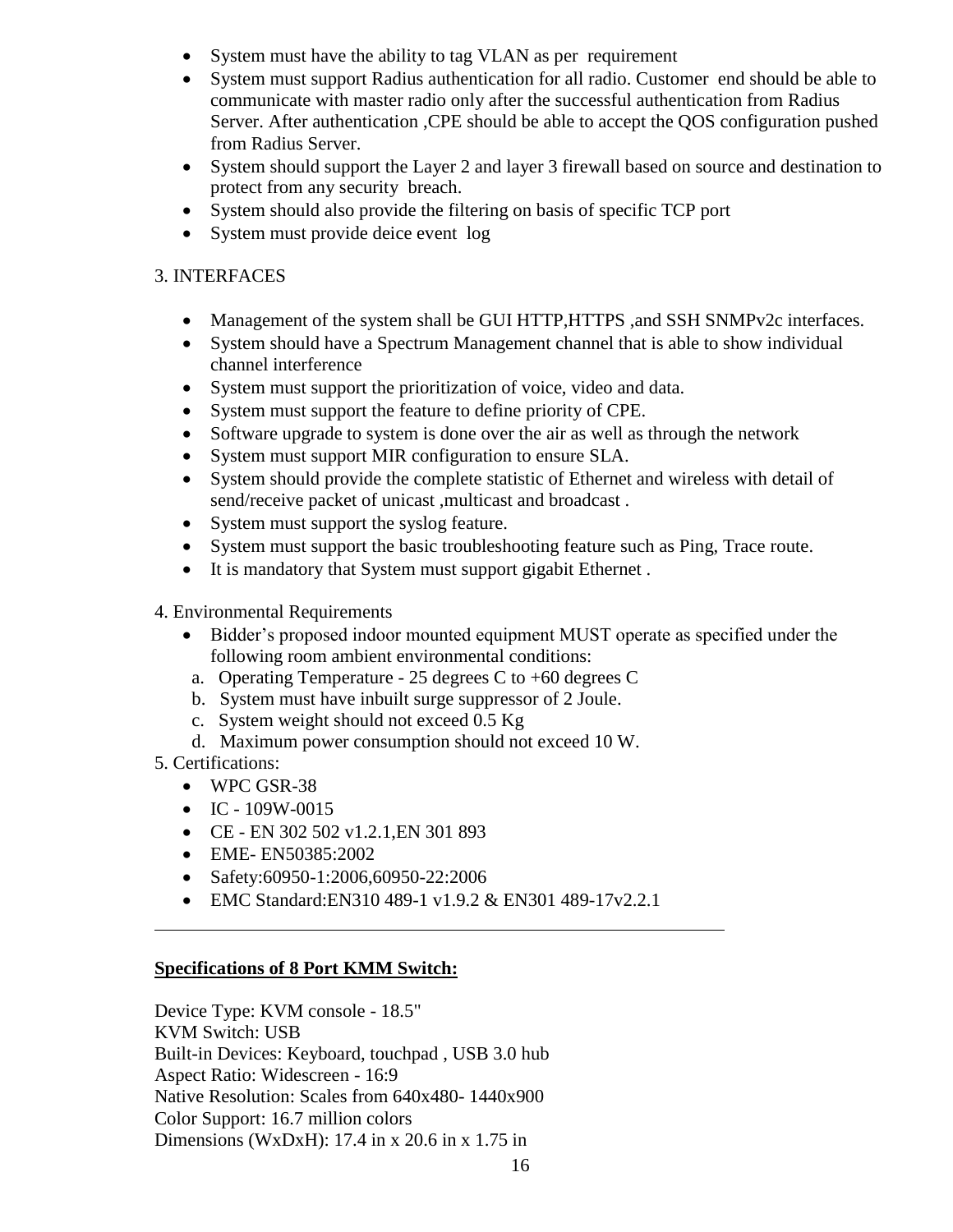Height (Rack Units): 1U Compliant Standards: Plug and Play, VESA DPMS, RoHS Manufacturer Warranty: 3 years warranty Display Type: KVM console / TFT active matrix with Diagonal Size 18.5" Built-in Devices: USB 3.0 hub Backlight Technology: LED backlight A-Si technology Input Type: Keyboard, touchpad, KVM: Keyboard / Mouse Interface USB English keyboard layout Connectivity Interfaces : 2 x USB 3.0 , VGA ( DB-15 ) Mechanical Flat Panel Mount Interface with Rack Mounting Kit Compliant Standards: Plug and Play, VESA DPMS, RoHS, TAA Compliant Power Voltage Required: AC 230 V with Environmental Parameters: Min Operating Temperature 32 °F and Max Operating Temperature 122 °F.

# **Specification for Camera, NVR and Switch of Set-II**

| S.No           | Item       | Specifications                                                                                                                           |
|----------------|------------|------------------------------------------------------------------------------------------------------------------------------------------|
| 1              | <b>NVR</b> | 16ch 2 bay Professional Network Video Recorder with RJ-45 port; DC-in                                                                    |
|                |            | jack; One HDMI supporting resolution -                                                                                                   |
|                |            | 1920x1080,1280x720,1280x800,1366x768,800x600,1024x                                                                                       |
|                |            | 768,1440x900;RS485 Over UTP Cable, IP Protocol;One USB 3.0 and One                                                                       |
|                |            | USB2.0; Audio input x 1, output x 1; One VGA supporting                                                                                  |
|                |            | resolution:1920x1080,1280x720,1280x800,1366x768,800x600,1024x768,                                                                        |
|                |            | 1440x900; Gigabit Ethernet LAN port (10/100/1000 Mbps); 1024 MB                                                                          |
|                |            | DDR III RAM, 128MB ROM, HDD features (Reformat Disk, HDD                                                                                 |
|                |            | hibernation, Partition and Grouping, Quota Management; Up to 4TB HDD                                                                     |
|                |            | each bay)                                                                                                                                |
| $\overline{2}$ | Dome       | 1/3" 2 Megapixel progressive CMOS sensor, 20 meter IR illumination                                                                       |
|                | Camera     | distance, IK10 vandal-proof housing, Configurable image size, quality,                                                                   |
|                |            | frame rate, and bit rate, Configurable shutter speed, brightness, saturation,                                                            |
|                |            | contrast, sharpness, WDR, and 3D filter, Simultaneous H.264/MJPEG                                                                        |
|                |            | format compression, H.264/MJPEG multicast streaming, 1920 x 1080                                                                         |
|                |            | @30 FPS, Supports 802.3af PoE Class 2, certification: CE,FCC & IP66                                                                      |
|                |            | complaince                                                                                                                               |
| $\overline{4}$ | <b>POE</b> | 24-ports 10/100/1000Base-T PoE Switch plus 2 1000Base-T/SFP ports +                                                                      |
|                | Switch     | Cable Diagnostics+16,000 mac entries+8 ports $802.3$ at compliant + CoS<br>based on 802.1p Priority Queues, DSCP, Bandwidth Control; HOL |
|                |            | Blocking Prevention; Spanning tree+1 IP interface+8 queues per port                                                                      |
|                |            | +Broadcast/Multicast/ Uni cast Storm Control+IPv4/v6 Dual                                                                                |
|                |            | Stack+802.3x Flow Control +IGMP Snooping+Loopback                                                                                        |
|                |            | Detection+LLDP/LLDP-MED+Auto Surveillance VLAN+CLI and                                                                                   |
|                |            | GUI+IPv6 Neighbor Discovery+IPv4/v6 Dual Stack+ACL+DHCP Server                                                                           |
|                |            | Screening+DHCP Snooping+Duplicate address detection+EAP, OTP,                                                                            |
|                |            | TLS, TTLS, PEAP, Radius+Time Based POE+Cable Diagnostics+Port                                                                            |
|                |            | Security supports 64 MACs per port. CE Class A.VCCI Class A,FCC                                                                          |
|                |            | Class A, BSMI, CCC, C-Tick, cUL, CE (LVD)                                                                                                |